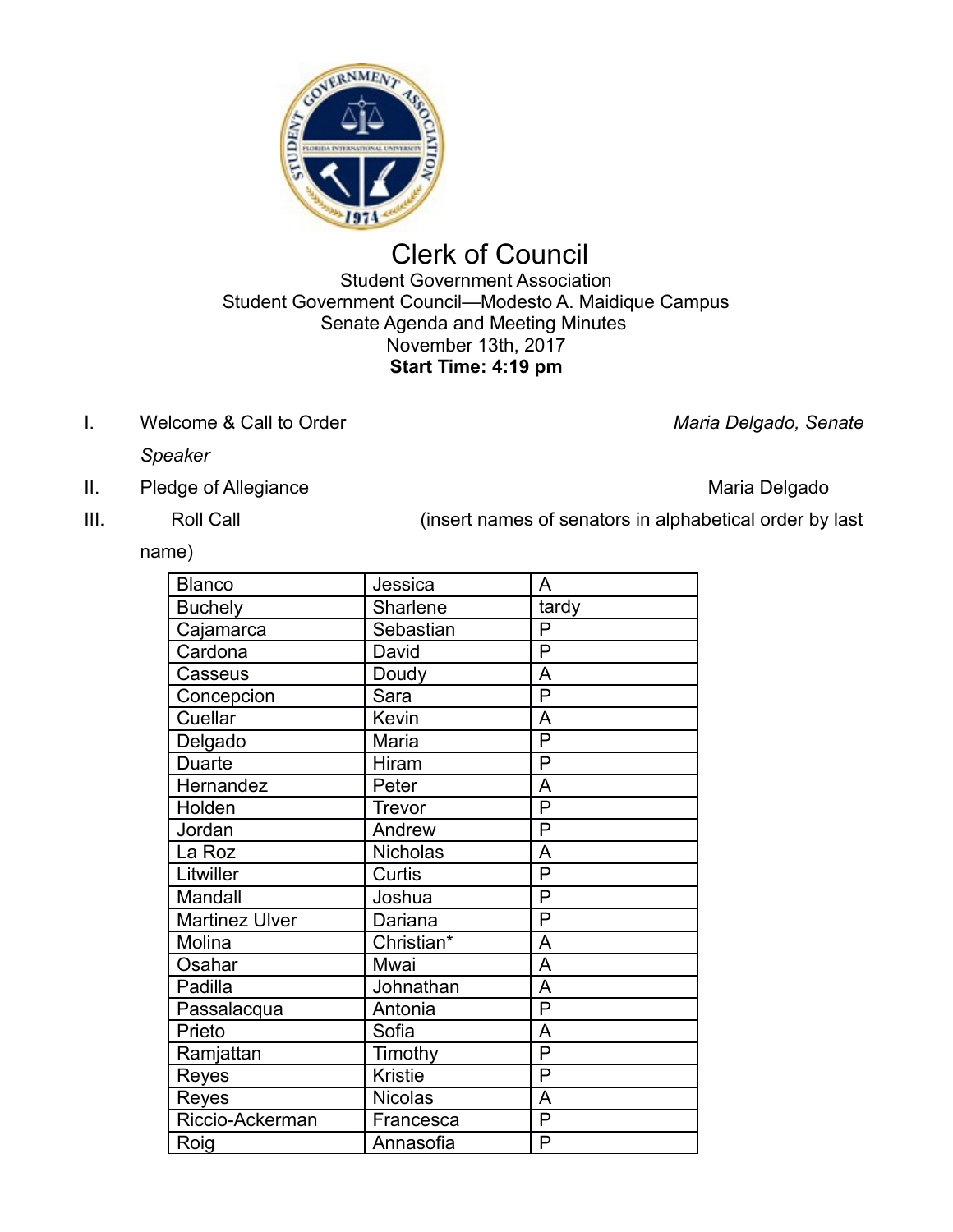| Sanchez    | Roger         | Α |
|------------|---------------|---|
| Sardinas   | Allison       | A |
| Toussaint  | Cassidie-Anne |   |
| Vargas     | Paulo         |   |
| Watson     | Aujanae       |   |
| Williamson | Cristina      |   |
| 18/32      |               |   |

#### IV. Approval of the minutes

• Senator Ramjattan moves to approve meetings from last week. Senator Jordan seconds. Motion passes.

#### V. Old Business

- A. The Attendance Reform Act- SB 1702
	- Senator Jordan moves to table the Attendance Reform Act. Senator Ramjattan seconds. Motion passes
	- Senator Passalacqua moves to go into new business. Senator Ramjattan seconds. Motion passes

#### VI. New Business

- A.1. Elections of Senator at Large
	- A.1.i.a. Brandon Delfin Aquino
		- Senator Passalacqua moves to end Q&A session. Everyone seconds. Motion passes
	- A.1.i.b. Willy Baez
		- Senator Passalacqua moves to end Q&A session. Senator Toussaint seconds. Motion passes
	- A.1.i.c. Amanda Hartsell
		- Q&A session closes after 5 minutes
	- A.1.i.d. Victoria Larson
		- Senator Toussaint moves to end Q&A session. Senator Buchely seconds. Motion passes
	- A.1.i.e. **Kevin Markowski**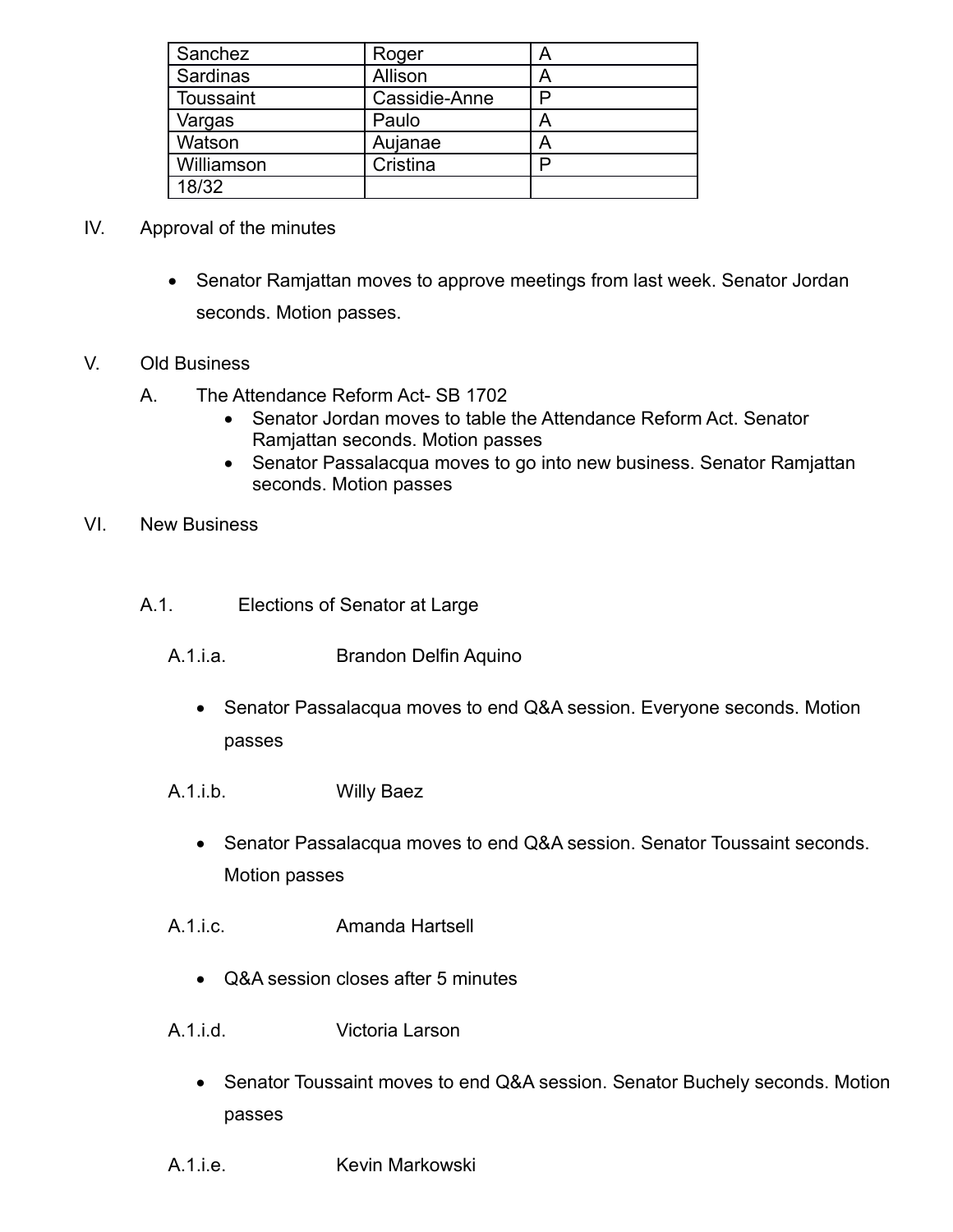• Senator Roccio moves to end Q&A session. Senator Ramjattan seconds. Motion passes

A.1.i.f. Mauricio Pons

- Q&A session closes after 5 minutes
- Senator Passalacqua moves to procced to a 5-minute discussion regarding candidates. Senator Ackerman seconds. Motion passes.
- Senator Passalacqua moves to go into voting procedure. Senator Ramjattan seconds. Motion passes.

| <b>Blanco</b>         | Jessica         |                   |
|-----------------------|-----------------|-------------------|
| <b>Buchely</b>        | Sharlene        | Victoria, Brandon |
| Cajamarca             | Sebastian       | Victoria, Brandon |
| Cardona               | David           | Victoria, Kevin   |
| Casseus               | Doudy           |                   |
| Concepcion            | Sara            | Victoria, Kevin   |
| Cuellar               | Kevin           |                   |
| Delgado               | Maria           | Victoria, Brandon |
| <b>Duarte</b>         | Hiram           | Victoria, Kevin   |
| Hernandez             | Peter           |                   |
| Holden                | Trevor          | Victoria, Willy   |
| Jordan                | Andrew          | Victoria, Amanda  |
| La Roz                | <b>Nicholas</b> |                   |
| Litwiller             | Curtis          | Victoria, Brandon |
| Mandall               | Joshua          | Victoria, Amanda  |
| <b>Martinez Ulver</b> | Dariana         | Victoria, Brandon |
| Molina                | Christian*      |                   |
| Osahar                | Mwai            |                   |
| Padilla               | Johnathan       |                   |
| Passalacqua           | Antonia         | Kevin, Victoria   |
| Prieto                | Sofia           |                   |
| Ramjattan             | Timothy         | Victoria, Kevin   |
| Reyes                 | <b>Kristie</b>  |                   |
| Reyes                 | <b>Nicolas</b>  |                   |
| Riccio-Ackerman       | Francesca       | Victoria, Kevin   |
| Roig                  | Annasofia       | Brandon, Amanda   |
| Sanchez               | Roger           |                   |
| Sardinas              | Allison         |                   |
| <b>Toussaint</b>      | Cassidie-Anne   | Victoria, Brandon |
| Vargas                | Paulo           |                   |
| Watson                | Aujanae         |                   |
| Williamson            | Cristina        | Victoria, Amanda  |

o Confirmed newly elect Senators at Large Victoria Larson and Brandon Delfin Aquino